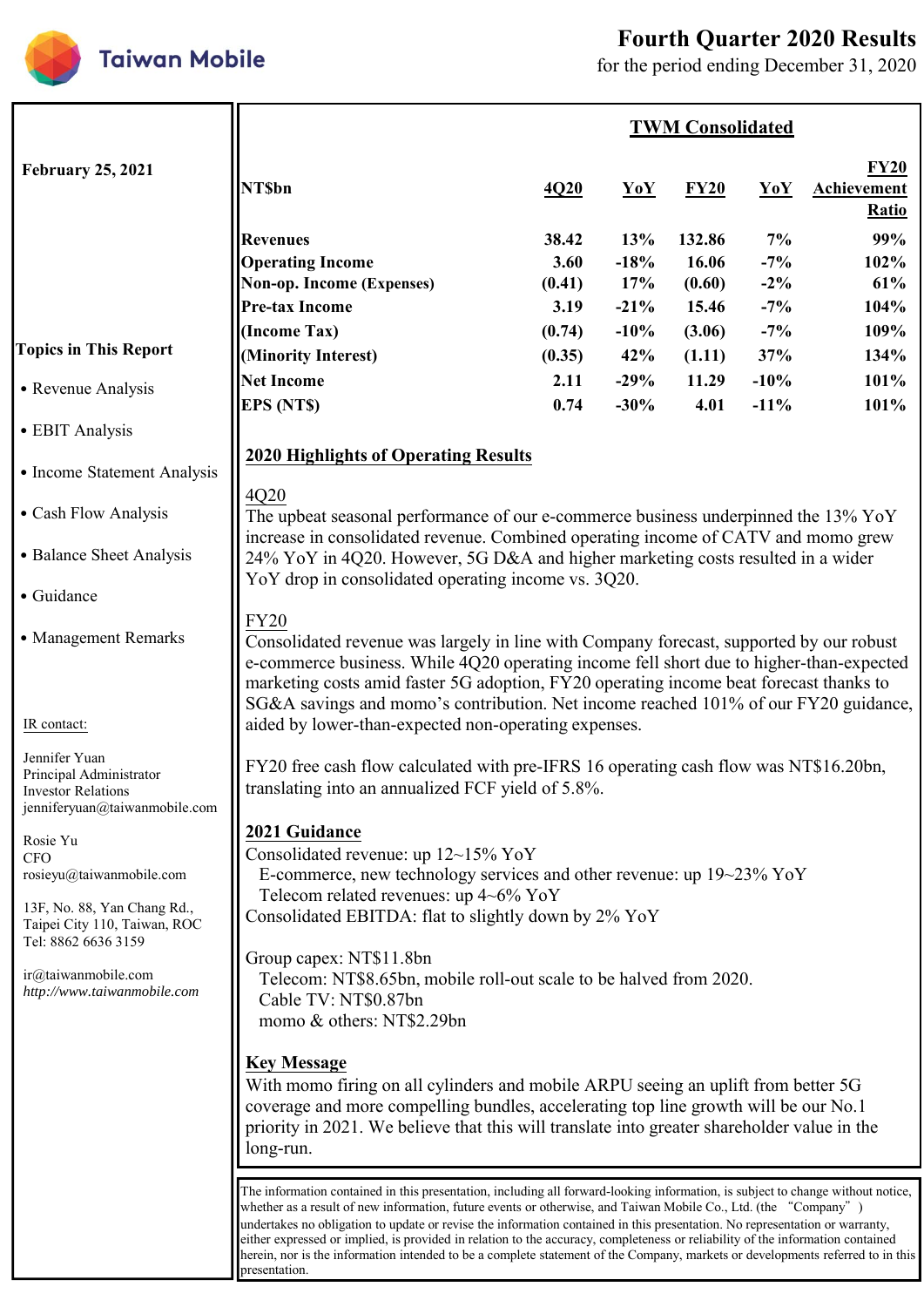

# **o I. Revenue Analysis**

#### **Table 1. Key Operational Data**

| <b>Residual Value (NT\$bn)</b> | 4020  | 0 <sub>0</sub> | YoY   | 2020  | YoY    |
|--------------------------------|-------|----------------|-------|-------|--------|
| Mobile Service Revenue         | 11.85 | 1%             | $-5%$ | 47.26 | -8%    |
| Postpaid ARPU (NT\$)           | 653   | $0\%$          | -6%   | 657   | $-9\%$ |
| Blended ARPU (NT\$)            | 545   | 0%             | $-5%$ | 548   | $-7\%$ |

| <b>Revenue (NT\$bn)</b>   | <b>4020</b> | $\bf 0$ | YoY    | 2020  | YoY    |
|---------------------------|-------------|---------|--------|-------|--------|
| Telecom                   | 17.12       | 19%     | $-1\%$ | 61.53 | $-9%$  |
| Service                   | 11.30       | 1%      | $-4%$  | 45.01 | $-7%$  |
| Device Sales              | 5.82        | 78%     | 7%     | 16.53 | $-13%$ |
| <b>CATV</b> revenue       | 1.55        | $-1\%$  | 5%     | 6.19  | 2%     |
| Pay-TV                    | 0.84        | $-1\%$  | $-4%$  | 3.41  | $-3%$  |
| Broadband <sup>1</sup>    | 0.41        | 3%      | 11%    | 1.56  | 8%     |
| Content & channel leasing | 0.30        | $-6%$   | 27%    | 1.23  | 10%    |
| momo                      | 20.68       | 33%     | 30%    | 67.20 | 30%    |
| E-commerce                | 19.21       | 34%     | 35%    | 61.59 | 35%    |
| Others <sup>2</sup>       | 0.13        | $-12%$  | $-14%$ | 0.55  | $-7%$  |

1. Cable broadband revenue includes costs borne by TWM for its Double Play customers which is eliminated in consolidated revenue.

2. Other revenue primarily consists of operating revenue from our 49.9%-held Taipei New Horizon Co., Ltd., which became a consolidated entity on Feb 21, 2014.

|                               | 4Q20    | <b>3Q20</b> | 4Q19    | QoQ    | YoY    |
|-------------------------------|---------|-------------|---------|--------|--------|
| <b>Mobile Subscribers (K)</b> | 7,264   | 7,225       | 7,178   | 1%     | $1\%$  |
| - Postpaid                    | 5,801   | 5,810       | 5,687   | 0%     | 2%     |
| <b>Monthly Churn</b>          | $1.1\%$ | $1.3\%$     | $3.2\%$ |        |        |
| -Postpaid                     | 1.0%    | 0.8%        | 1.2%    |        |        |
| MOU(bn)                       | 0.92    | 0.96        | 1.01    | $-4\%$ | $-9%$  |
| Pay-TV Subs (K)               | 548     | 550         | 554     | 0%     | $-1\%$ |
| Cable Broadband Subs $(K)^1$  | 266     | 263         | 252     | 1%     | 5%     |
| DTV Subs (K)                  | 281     | 276         | 259     | 2%     | 8%     |
|                               |         |             |         |        |        |
| <b>CATV ARPU (NT\$)</b>       | 4Q20    | QoQ         | YoY     | 2020   | YoY    |
| Pay-TV                        | 510     | $-1\%$      | $-3%$   | 515    | $-2%$  |
| <b>Broadband</b>              | 512     | 2%          | 5%      | 500    | 2%     |
| Blended <sup>2</sup>          | 757     | 1%          | 1%      | 751    | 1%     |

1. Cable broadband customers signed via TWM Double Play series are not included.

2. Cable TV & broadband related revenue (excluding content agency) divided by CATV subscriber number.

## Telecom

In 4Q20, increased 5G handset options, especially the launch of the iPhone 12 series, served as a strong tailwind for 5G service take-up. As the Big 3 all set their minimum monthly fee for 5G unlimited data plans at \$1399, the faster-than-expected 5G adoption provided solid upselling momentum for operators.

Since 5G service launch in July, ~90% of our 5G sign-ups have opted for \$999 or higher rate plans, with the monthly fee uplift in users upgrading to 5G plans reaching 24%. This resulted in the sequential improvement in postpaid (excluding IoT) monthly fee and mobile service revenue in 4Q20, and narrowed the YoY declines amid still falling 4G revenues.

The QoQ surge in device sales was primarily driven by the iPhone 12 series.

Our Double Play bundle (unlimited mobile data + high speed home broadband) posted further subscriber growth in 4Q20. 24% of new sign-ups opted for 500Mbps and above fixed broadband speeds, which also provides complementary indoor coverage to 5G services.

## Cable TV

Supported by the rise in TV content aggregation revenue and climbing broadband momentum, CATV revenue went up by 5% YoY in 4Q20. Meanwhile, demand for faster home broadband access including the Double Play packages continued to swell, lifting cable broadband-related revenue by 11% YoY.

#### momo

As the leading e-commerce platform, momo outperformed its peers during the annual Double 11 shopping festival and increased its total number of transactions by 34% YoY in 4Q20.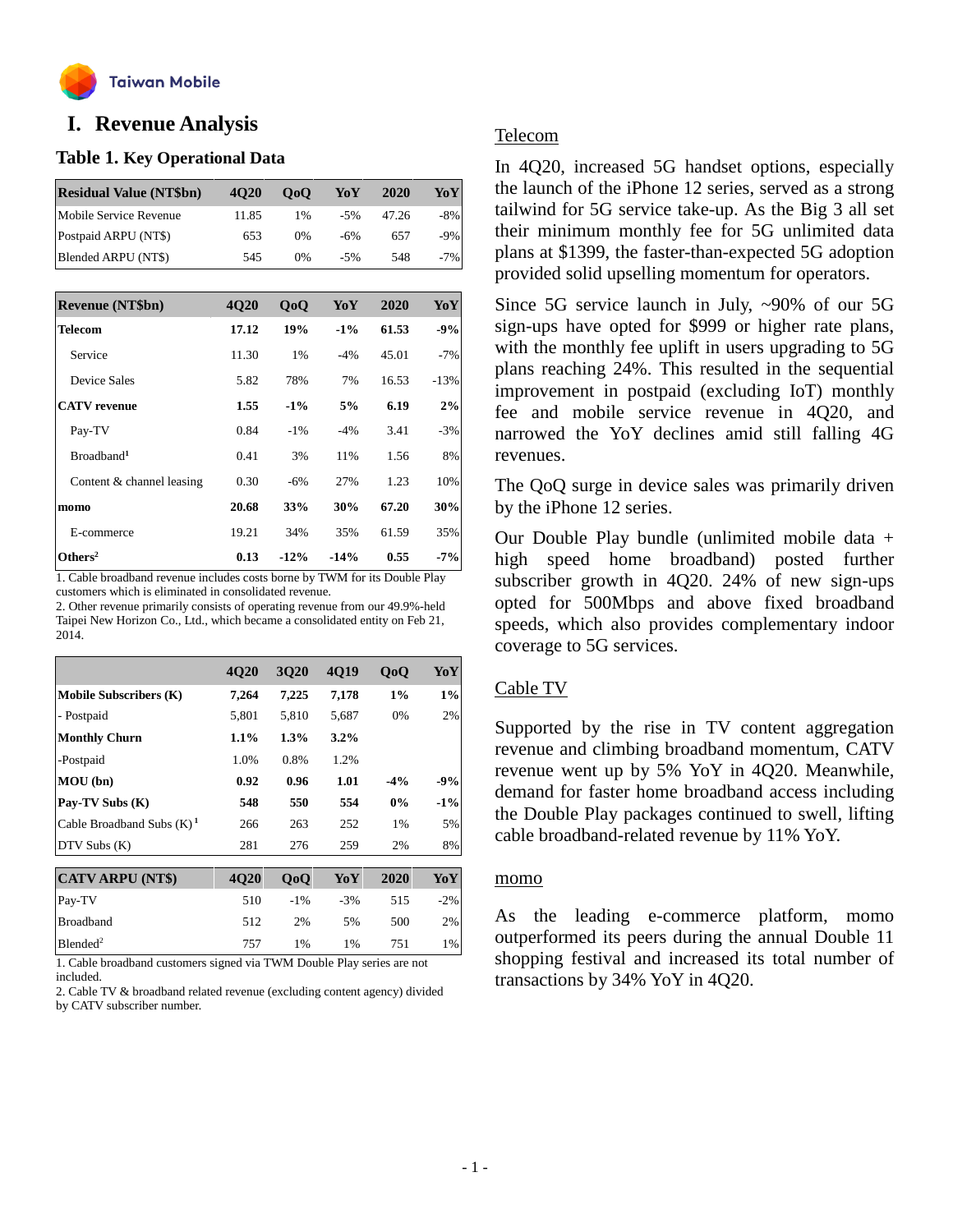

## **II. EBIT Analysis**

#### **Table 2. EBITDA Breakdown**

| NT\$bn        | 4Q20 | QoQ    | YoY     | 2020  | YoY    |
|---------------|------|--------|---------|-------|--------|
| <b>EBITDA</b> | 7.72 | $-1\%$ | $-6%$   | 31.33 | $-6%$  |
| - Telecom     | 5.93 | $-5%$  | $-12%$  | 24.87 | $-10%$ |
| - CATV        | 0.72 | $-2\%$ | 1%      | 2.93  | $-5%$  |
| - momo        | 0.96 | 46%    | 36%     | 3.03  | 30%    |
| NT\$bn        | 4Q20 | QoQ    | YoY     | 2020  | YoY    |
| D&A           | 4.12 | 4%     | 6%      | 15.27 | $-6%$  |
| - Telecom     | 3.66 | 4%     | 6%      | 13.54 | $-6%$  |
| - CATV        | 0.18 | 3%     | $-8%$   | 0.72  | $-27%$ |
| - momo        | 0.22 | 11%    | 20%     | 0.82  | 21%    |
|               |      |        |         |       |        |
| NT\$bn        | 4Q20 | QoQ    | YoY     | 2020  | YoY    |
| <b>EBIT</b>   | 3.60 | $-6%$  | $-18%$  | 16.06 | $-7%$  |
| - Telecom     | 2.27 | $-17%$ | $-31\%$ | 11.32 | $-15%$ |
| - CATV        | 0.53 | $-3%$  | 5%      | 2.21  | 6%     |
| - momo        | 0.74 | 61%    | 42%     | 2.22  | 34%    |

#### **Table 3. Non-operating Item**

| NT\$bn                                           | . .<br><b>4020</b> | 0 <sub>0</sub> | YoY    | 2020   | YoY    |
|--------------------------------------------------|--------------------|----------------|--------|--------|--------|
| <b>Non-Operating</b><br><b>Revenue (Expense)</b> | (0.41)             | 1056%          | 17%    | (0.60) | $-2\%$ |
| - Net Interest Expense                           | (0.14)             | $1\%$          | 87%    | (0.55) | 20%    |
| - Write-off Loss                                 | (0.26)             | 1300%          | 13%    | (0.31) | 8%     |
| - Other Revenue<br>(Expense)                     | (0.01)             | nm             | $-85%$ | 0.26   | 97%    |

## EBIT Analysis

Telecom EBITDA's YoY slide in 4Q20 stemmed from 1) higher subsidies from upselling strategies and longer handset bundle contracts, and 2) plummeting roaming business amid COVID-19. Having rolled out 5G infrastructure proactively, D&A turned to YoY rise in 4Q20, resulting in an even sharper decline at the EBIT level.

In 4Q20, CATV EBITDA turned to YoY growth mainly due to a low base a year ago. While 4Q20 EBIT still rose by 5%, the YoY decline in D&A further narrowed in the quarter, with sequential D&A increase since 2Q20 driven by investment in broadband and set-top-box with new feature.

Thanks to scale economies and operating leverage, momo's e-commerce EBITDA soared by 73% YoY in 4Q20. Payment processing fee as a percentage of revenue went down, as its private label credit card already accounted for 27% of B2C sales in 4Q20.

## D&AAnalysis

Overall D&A turned to YoY rise in 4Q20 on the back of 5G infrastructure roll-out and momo's satellite warehouse additions. Three more satellite warehouses were added in 4Q20, taking the total number of satellite warehouses to 22 (up by 8 YoY).

## Non-Operating Item Analysis

4Q20 non-operating expenses surged YoY as a one-off litigation-related interest income set a low base in 4Q19. Meanwhile, the QoQ jump was from equipment write-offs.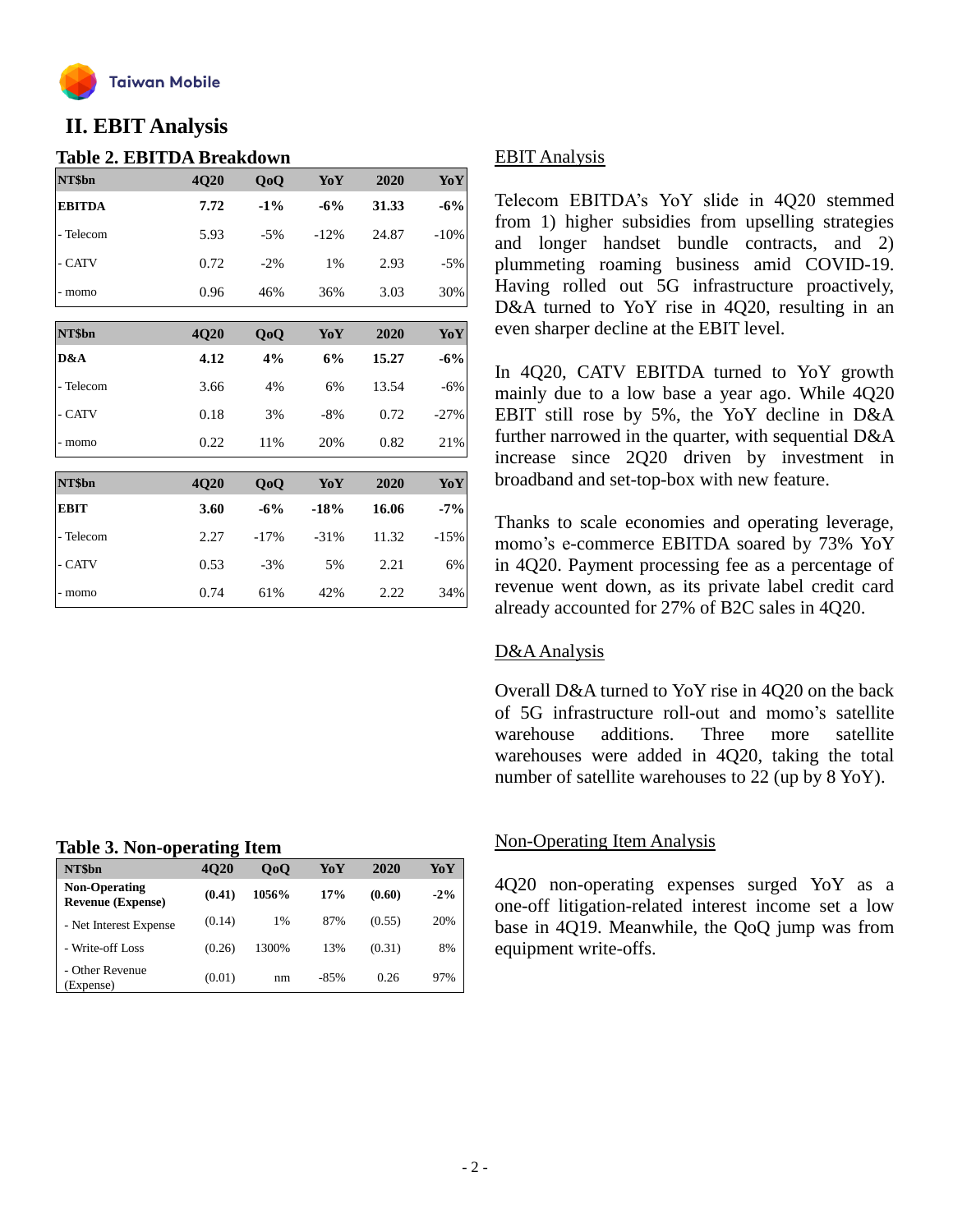

## **III. Income Statement Analysis**

| NT\$bn                      | 4Q20    | QoQ    | YoY     | % of 4020<br><b>Forecast</b> |
|-----------------------------|---------|--------|---------|------------------------------|
| <b>Revenue</b>              | 38.42   | 23%    | 13%     | 101%                         |
| Cash Cost & Expense         | (30.70) | 31%    | 19%     | 104%                         |
| <b>Operating Income</b>     | 3.60    | $-6%$  | $-18%$  | 91%                          |
| Non-op. Income<br>(Expense) | (0.41)  | 1056%  | 17%     | 136%                         |
| Pre-tax Income              | 3.19    | $-16%$ | $-21%$  | 87%                          |
| <b>Net Income</b>           | 2.11    | $-25%$ | $-29%$  | 77%                          |
| EPS (NT\$)                  | 0.74    | $-27%$ | $-30\%$ | 77%                          |
| <b>EBITDA</b>               | 7.72    | $-1\%$ | $-6%$   | 93%                          |

## **Table 4. 4Q20 Consolidated Results vs. Forecast**

## **Table 5. 2020 Consolidated Results vs. Forecast**

| NT\$bn                      | 2020     | YoY     | $%$ of 2020<br><b>Forecast</b> |
|-----------------------------|----------|---------|--------------------------------|
| <b>Revenue</b>              | 132.86   | 7%      | 99%                            |
| Cash Cost & Expense         | (101.53) | 12%     | 99%                            |
| <b>Operating Income</b>     | 16.06    | $-7%$   | 102%                           |
| Non-op. Income<br>(Expense) | (0.60)   | $-2%$   | 61%                            |
| Pre-tax Income              | 15.46    | $-7\%$  | 104%                           |
| <b>Net Income</b>           | 11.29    | $-10%$  | $101\%$                        |
| EPS (NT\$)                  | 4.01     | $-11\%$ | 101%                           |
| <b>EBITDA</b>               | 31.33    | $-6%$   | 99%                            |

## Income Statement Analysis

## 4Q20

The upbeat performance of our e-commerce business underpinned the 13% YoY increase in consolidated revenue.

Combined operating income of CATV and momo grew 24% YoY in 4Q20. However, 5G D&A along with higher marketing costs resulted in a wider YoY drop in overall operating income vs. the previous quarter.

With a jump in write-off losses, 4Q20 net income slipped 29% YoY and was below our guidance.

## FY20

Consolidated revenue was roughly in line with Company forecast, supported by our robust e-commerce business.

While 4Q20 operating income fell short owing to higher-than-expected marketing costs associated with much faster 5G adoption, FY20 operating income beat forecast thanks to SG&A savings and momo's contribution. Combined EBIT contribution of momo and CATV reached 28% of our FY20 consolidated operating income.

FY20 non-operating expenses were significantly below Company projections, due mainly to lower-than-expected financing costs along with higher-than-expected dividend income from investees. Net income reached 101% of our FY20 guidance.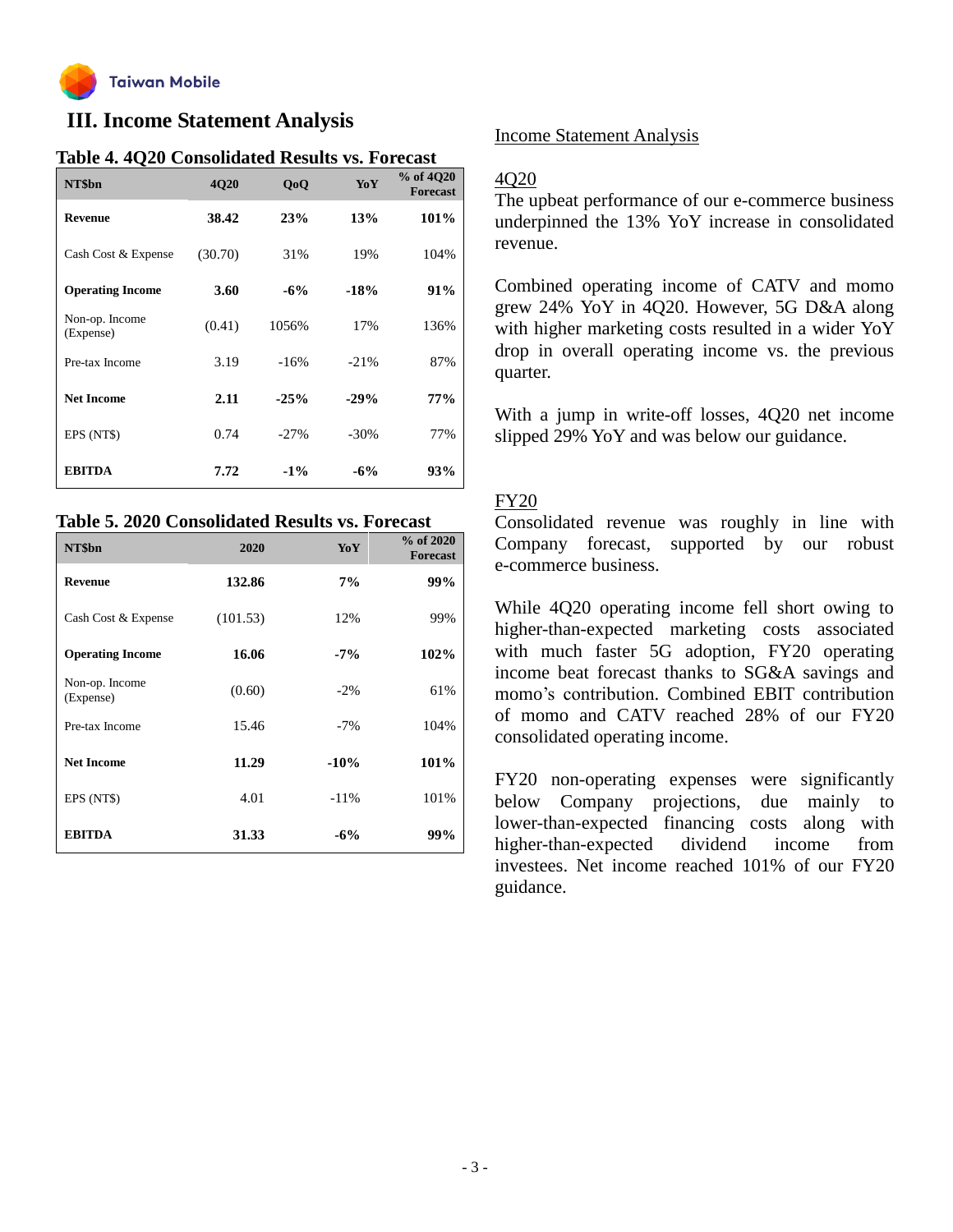

## **IV. Cash Flow Analysis**

#### **Table 6. Cash Flow**

| NT\$bn                                                                  | 2020    | 2019    | 4Q20   | 4Q19   |
|-------------------------------------------------------------------------|---------|---------|--------|--------|
| Operating                                                               | 31.74   | 30.22   | 8.73   | 2.88   |
| Pre-tax Income                                                          | 15.46   | 16.58   | 3.19   | 4.02   |
| Non-cash Add-backs                                                      | 17.18   | 18.92   | 4.56   | 4.47   |
| --Depreciation <sup>1</sup>                                             | 7.16    | 8.85    | 1.90   | 2.05   |
| --Amortization                                                          | 4.17    | 3.44    | 1.22   | 0.86   |
| $-$ Others <sup>1</sup>                                                 | 5.85    | 6.63    | 1.44   | 1.56   |
| Changes in Working Capital &<br><b>Income Taxes</b>                     | (1.52)  | (5.97)  | 0.55   | (5.99) |
| Others                                                                  | 0.63    | 0.69    | 0.42   | 0.38   |
| <b>Investing</b>                                                        | (39.32) | (8.37)  | (5.40) | (2.88) |
| $Capex^2$                                                               | (11.55) | (7.14)  | (6.35) | (1.62) |
| Divestment (Acquisition)                                                | 1.96    | (0.21)  | 1.00   | (0.23) |
| 5G License Fees                                                         | (29.66) | 0.00    | 0.00   | 0.00   |
| Other Financial Assets (Increase)                                       | (0.15)  | (0.15)  | (0.03) | (0.05) |
| Refundable Deposits (Increase)                                          | (0.06)  | (1.01)  | (0.02) | (1.00) |
| <b>Others</b>                                                           | 0.14    | 0.14    | 0.01   | 0.02   |
| <b>Financing</b>                                                        | 9.69    | (20.67) | (3.01) | (4.36) |
| Short-term Borrowings                                                   | 5.82    | 6.40    | (8.40) | 1.30   |
| Proceeds from Issuance of Bonds                                         | 19.98   | 0.00    | 0.00   | 0.00   |
| Long-term Bank Loan                                                     | 2.19    | (2.30)  | 6.40   | (0.05) |
| Repayment of The Principal<br>Portion of Lease Liabilities <sup>3</sup> | (3.88)  | (3.78)  | (0.94) | (0.95) |
| Dividends Payments                                                      | (14.01) | (16.06) | 0.00   | 0.00   |
| Repayments of Bonds Payable                                             | 0.00    | (4.50)  | 0.00   | (4.50) |
| Interest (Payment) & Others                                             | (0.41)  | (0.43)  | (0.07) | (0.15) |
|                                                                         |         |         |        |        |
| <b>Net Cash Position Chg.</b>                                           | 2.11    | 1.16    | 0.32   | (4.36) |

1.Depreciation of right-of-use assets shown separately under "Others" instead of "Depreciation" in this table.

2.Inclusive of prepayments for equipment and the acquisition of computer software & other intangible assets

3.An operating cash outflow item prior to 2019

#### **Table 7. Capex & FCF**

| NT\$bn                        | 2020  | 2019  | <b>4020</b> | 4Q19 |
|-------------------------------|-------|-------|-------------|------|
| $\text{Cash} \text{ Capex}^1$ | 11.55 | 7.14  | 6.35        | 1.62 |
| - Mobile                      | 8.59  | 4.73  | 5.51        | 0.84 |
| - Fixed-line                  | 1.41  | 1.46  | 0.55        | 0.47 |
| - Cable                       | 0.67  | 0.56  | 0.17        | 0.14 |
| - momo & others               | 0.88  | 0.39  | 0.12        | 0.16 |
| % of Revenue                  | 9%    | 6%    | 17%         | 5%   |
| Free Cash Flow <sup>1</sup>   | 16.20 | 19.19 | 1.41        | 0.28 |

1. Excluding 5G License Fees. Free cash flow was on pre-IFRS 16 basis.

## Cash Flow Analysis

#### 4Q20

The YoY surge in operating cash inflow was attributable mainly to a low base in 4Q19, with massive payments of the iPhone 11, merchandise and tax payments postponed by the typhoon at 3Q19 end.

Apart from the capex growth amid 5G construction, the main investing activity in 4Q20 was the sale of Taiwan High Speed Rail shares.

#### FY20

Operating cash inflow increased YoY owing to 1) the decline in iPhone inventory as the supply was impacted by the COVID-19 pandemic; 2) the rise in accounts payable following momo's business expansion; and 3) fewer tax payments.

The investing cash outflow and the financing cash inflow mainly reflected our payment and financing, respectively, for 5G network costs.

#### Capex and Free Cash Flow Analysis

FY20 cash capex hiked YoY on account of momo's logistic capacity scale-up and 5G network rollout. As of end-2020, around 6,000 3.5GHz base stations have been built.

The variance vs. our 2020 capex guidance of NT\$20.4bn was due to the time lag in actual cash payout. The difference will be paid in 2021.

FY20 free cash flow of NT\$16.20bn translates into free cash flow yield of 5.8%.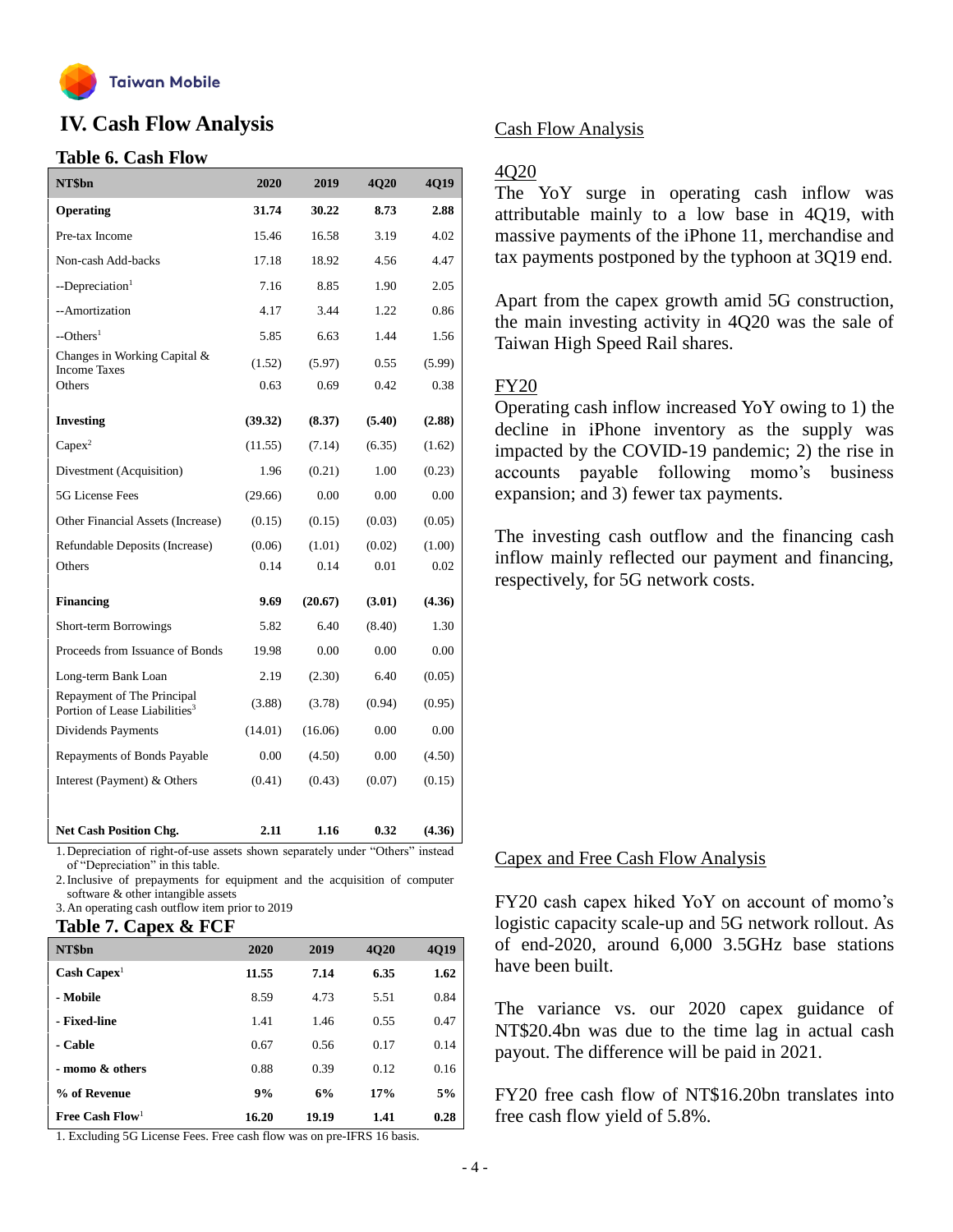

## **V. Balance Sheet Analysis**

#### **Table 8. Balance Sheet**

| NT\$bn                                     | <b>4Q20</b> | <b>3Q20</b> | 4Q19    |
|--------------------------------------------|-------------|-------------|---------|
| <b>Total Assets</b>                        | 184.58      | 180.74      | 153.92  |
| <b>Current Assets</b>                      | 32.09       | 32.05       | 29.91   |
| - Cash & Cash Equivalents                  | 10.78       | 10.46       | 8.66    |
| - Receivable & Contract Assets             | 13.79       | 13.44       | 14.07   |
| - Inventories                              | 5.77        | 4.89        | 5.67    |
| - Short-term Investment                    | 0.25        | 1.61        | 0.25    |
| - Other Current Assets                     | 1.51        | 1.65        | 1.26    |
| Non-current Assets                         | 152.49      | 148.69      | 124.01  |
| - Long-term Investment                     | 4.26        | 3.80        | 6.72    |
| - Property and Equipment                   | 45.11       | 41.36       | 39.17   |
| - Right-of-use Assets                      | 9.01        | 9.01        | 9.66    |
| - Concession                               | 64.80       | 65.88       | 37.71   |
| - Other Non-current & Contract Assets      | 29.31       | 28.64       | 30.76   |
| <b>Liabilities</b>                         | 112.59      | 111.12      | 79.74   |
| <b>Current Liabilities</b>                 | 58.53       | 62.91       | 44.52   |
| - ST Borrowings                            | 26.93       | 34.69       | 18.47   |
| - Accounts & Notes Payable                 | 9.79        | 8.53        | 7.80    |
| - Current Lease Liabilities                | 3.51        | 3.47        | 3.53    |
| - Other Current Liabilities                | 18.31       | 16.21       | 14.72   |
| Non-current Liabilities                    | 54.06       | 48.21       | 35.22   |
| - Long-term Borrowings                     | 43.75       | 37.99       | 24.49   |
| - Non-current Lease Liabilities            | 5.53        | 5.52        | 6.12    |
| - Other Non-current Liabilities            | 4.78        | 4.70        | 4.61    |
| <b>Shareholders' Equity</b>                | 71.99       | 69.62       | 74.18   |
| -Paid-in Capital                           | 35.12       | 35.12       | 35.09   |
| -Capital Surplus                           | 18.94       | 18.94       | 20.27   |
| -Legal Reserve                             | 30.17       | 30.17       | 28.92   |
| -Treasury Shares                           | (29.72)     | (29.72)     | (29.72) |
| -Un-appropriated Earnings                  | 0.00        | 0.00        | 0.49    |
| -Non-controlling Interest                  | 6.63        | 6.27        | 6.16    |
| -Retained Earnings $&$ Others <sup>1</sup> | 10.85       | 8.83        | 12.95   |

1: Including YTD profits and other equity items

#### **Table 9. Ratios**

|                                        | <b>4020</b> | 3020 | 4019 |
|----------------------------------------|-------------|------|------|
| <b>Current Ratio</b>                   | 55%         | 51%  | 67%  |
| Interest Coverage (x)                  | 24.0        | 29.0 | 35.2 |
| <b>Net Debt (Cash) to Equity</b>       | 83%         | 89%  | 46%  |
| Net Debt $(Cash)$ to EBITDA $(x)$      | 1.91        | 1.95 | 1.03 |
| $ROE$ (annualized) <sup>1</sup>        | 15%         | 17%  | 18%  |
| $\text{ROA}$ (annualized) <sup>2</sup> | 7%          | 8%   | 9%   |

1. ROE = Accumulated Net Income (Annualized) /Average Shareholders' Equity

2. ROA = Accumulated Net Income + Interest Expenses\*(1-Tax Rate) (Annualized) / Average Total Assets

#### Assets

Our THSR shares were reclassified from long-term investment to short-term investment, with realized sales proceeds of NT\$2,964mn from our 90mn shares during FY20. There are no shares left.

Inventories rose YoY owing to momo's business expansion, but was partially offset by the undersupply of the iPhone 12.

Among non-current assets, the YoY growth in PP&E was driven by 5G network rollout and land purchase for momo's new distribution center in southern Taiwan. Concession climbed YoY due to the acquisition of 5G spectrum in 1Q20, which has begun amortization since the commercial launch on July 1, 2020.

#### Liabilities & Shareholders' Equity

For liabilities, bank borrowing decreased in 4Q20 thanks to the healthy operating cash flow generated in the quarter.

Accounts & notes payable saw a YoY uplift on the back of momo's thriving e-commerce business and the late release of the iPhone 12. Other current liabilities climbed up YoY as a result of the increasing other payable for 5G related cost.

Majority of our NT\$10bn convertible bond to mature in November 2021 had been converted with NT\$0.64bn left at the end of 2020. The YoY swell of non-controlling interest was spurred by momo's robust growth momentum.

## Ratio Analysis

The YoY rises in net debt to equity/EBITDA were associated with the incremental debt we took on for 5G spectrum acquisition.